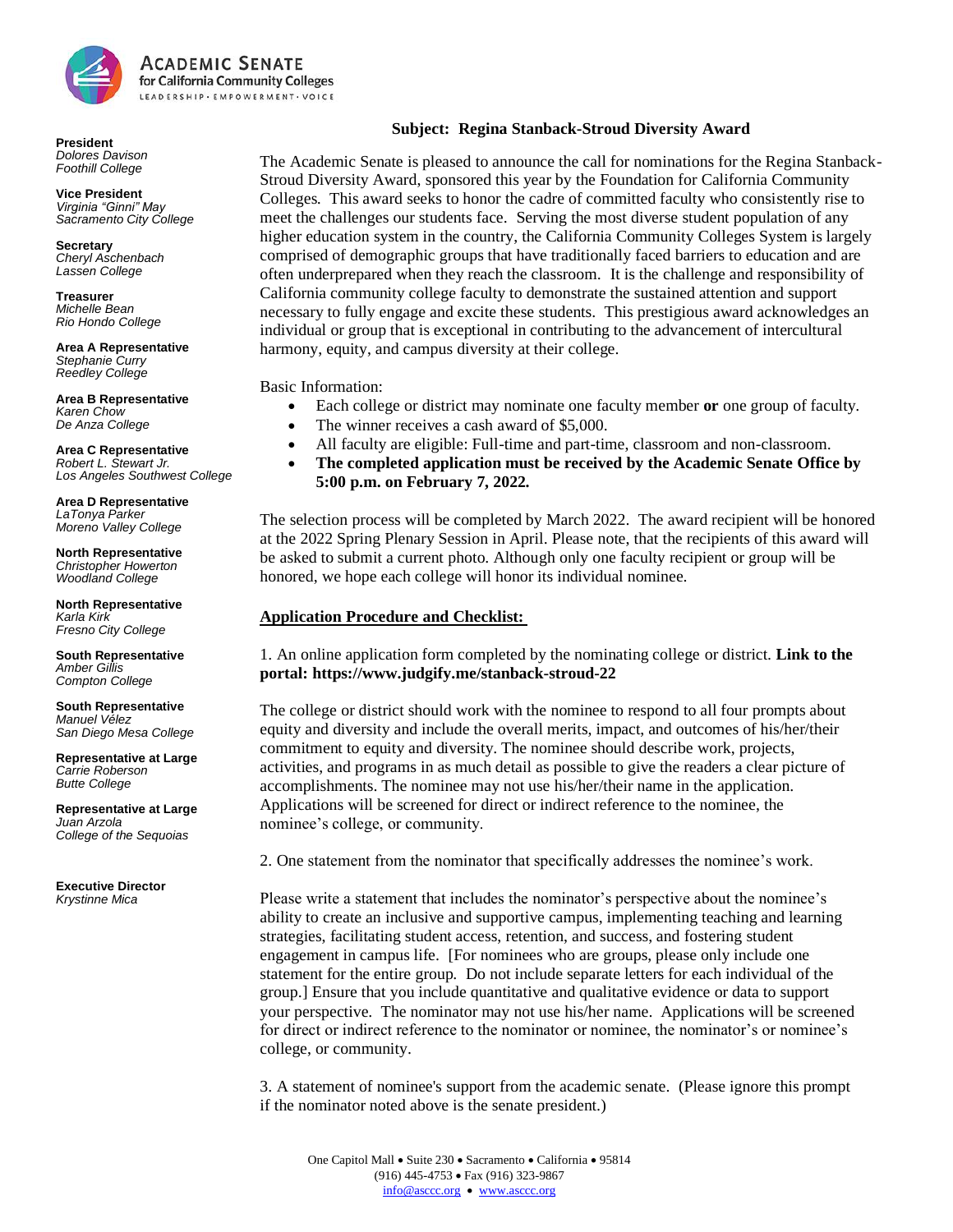Limit the statement to two pages: The academic senate should write a statement of support for the nominee from a campus perspective. Please describe how the nominee has impacted the campus culture through his/her or their achievements in the areas of equity and diversity. Include the supporting senate member's (if not the senate president) and senate president's name, signature, and college. (This will be removed prior to sending it to the readers.) Please do not use the nominee's name. Applications will be screened for direct or indirect reference to the nominee, the nominee's college, or community. [For nominees who are groups, please only include one statement for the entire group. Do not include separate letters for each individual of the group.]

4. A statement of nominee's support from a person directly benefiting from the work, activity, project, or program.

Limit the statement to one page: An additional statement of support is requested on behalf of the nominee. Please describe how the work, activity, project or program has directly impacted the individual's learning or working environment or success. Please indicate the relationship to the nominee. Include name, position, college, and signature. (This will be removed prior to sending it to the readers.) Please do not use the nominee's name.

## **Criteria:**

A. The nominee must have made specific contributions to establishing or expanding the campus climate, or a club, program, or service that promotes student success by:

Creating an inclusive and supportive campus climate; implementing effective teaching and learning strategies or establishing or expanding an effective learning environment; and facilitating student access, retention and success; fostering student engagement in campus life. (Resolution 3.03 S98)

Such contributions may include but are not limited to:

- Contributing significantly to curriculum planning and implementation that is more responsive to and inclusive of diverse student needs and interests;
- Cultivating and promoting diversity initiatives through specific activities, programs, or projects on campus that establish and foster a more inclusive and equitable working and learning environment.
- Employing best practices, such as the use of creative and innovative approaches to integrate inclusivity in faculty and staff development or classroom activities.

B. Direct and demonstrated evidence (observable and/or measurable) of the nominee's work is required and may include but is not limited to:

- Data to show the impact of the nominee on the retention of students from historically underrepresented groups as they move toward their goals of transfer, degrees, certificates or personal and/or professional growth over time;
- Quantitative data supporting the development or growth of specific activities, programs, and/or projects that demonstrate success in diverse student populations;
- Citing of specific, detailed examples in which the nominee's efforts have encouraged students of historically underrepresented and diverse populations to participate actively in campus life and activities;

**The Academic Senate for California Community Colleges bestows the Regina Stanback-Stroud Diversity Award upon faculty who work tirelessly to promote student success by:**